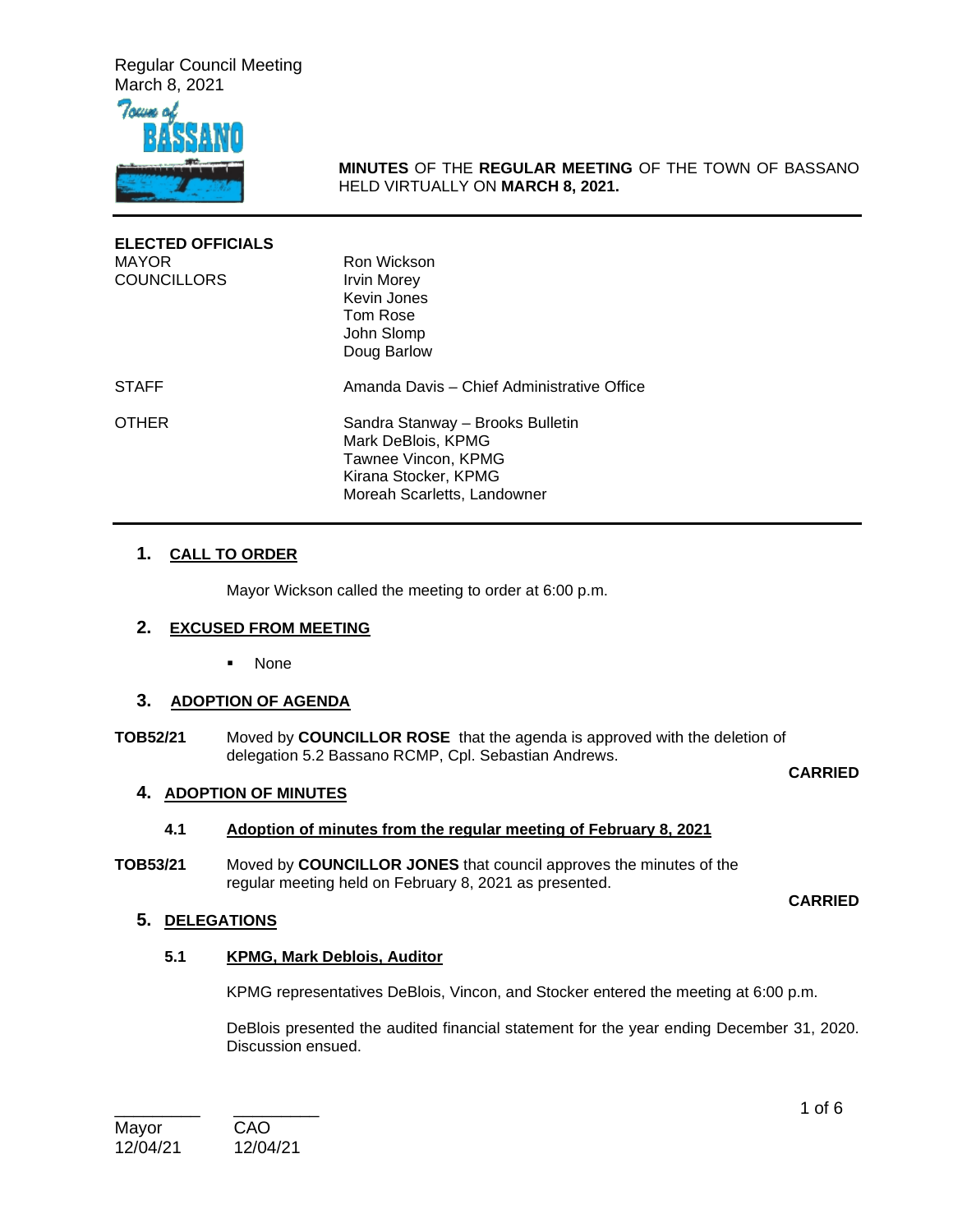Regular Council Meeting March 8, 2021

**TOB54/21** Moved by **COUNCILOR MOREY** that council approves the audited financial statement for the year ending December 31, 2020 as presented.

**CARRIED**

DeBlois, Vincon and Stocker departed the meeting at 6:27 p.m.

**5.2 Bassano RCMP, Cpl. Sebastian Andrews Deletion** 

# **6. UNFINISHED BUSINESS**

# **6.1 FCSS Bylaw 913/21 – Proposed**

FCSS Bylaw 913/21 was presented and discussed.

- **TOB55/21** Moved by **COUNCILLOR SLOMP** that council gives 2nd reading to FCSS Bylaw 913/21. **CARRIED**
- **TOB56/21** Moved by **COUNCILLOR JONES** that council gives 3rd reading to FCSS Bylaw 913/21. **CARRIED**

# **6.2 Mobile Home Park – Water Rates**

Discussion held regarding Utility Rates Bylaw 889/19 and next steps related to public engagement.

**TOB57/21** Moved by **COUNCILLOR ROSE** that council appoints a subcommittee of three elected representatives consisting of Mayor Wickson, Deputy Mayor Morey, and Councillor Barlow to engage with the residents of the two mobile home communities on March 29, 2021 virtually at 6:00 p.m. to discuss water consumption, the Utility Rates Bylaw 889/19 and next steps. **CARRIED**

## **6.3 RFQ – Former Stiles Building – Assessment Project (G3-T3)**

CAO Davis advised that seven RFQ's were received for the Former Stiles Building – Assessment Project (G3-T3) and the analysis is still underway.

**TOB58/21** Moved by **COUNCILLOR BARLOW** that a special council meeting is held on March 15, 2021 at 6:00 p.m. to the award of the Former Stiles Building – Assessment Project.

**CARRIED**

# **7. NEW BUSINESS**

## **7.1 Recreation and Leisure Master Plan (G2-T5) – Proposed**

A Recreation and Leisure Master Plan was presented and discussed.

**TOB59/21** Moved by **COUNCILLOR BARLOW** that as recommended by the recreation subcommittee, Town Council approves the Recreation and Leisure Master Plan in principle and begins a formal engagement process with the County of Newell as per the Intermunicipal Collaboration Framework.

**CARRIED**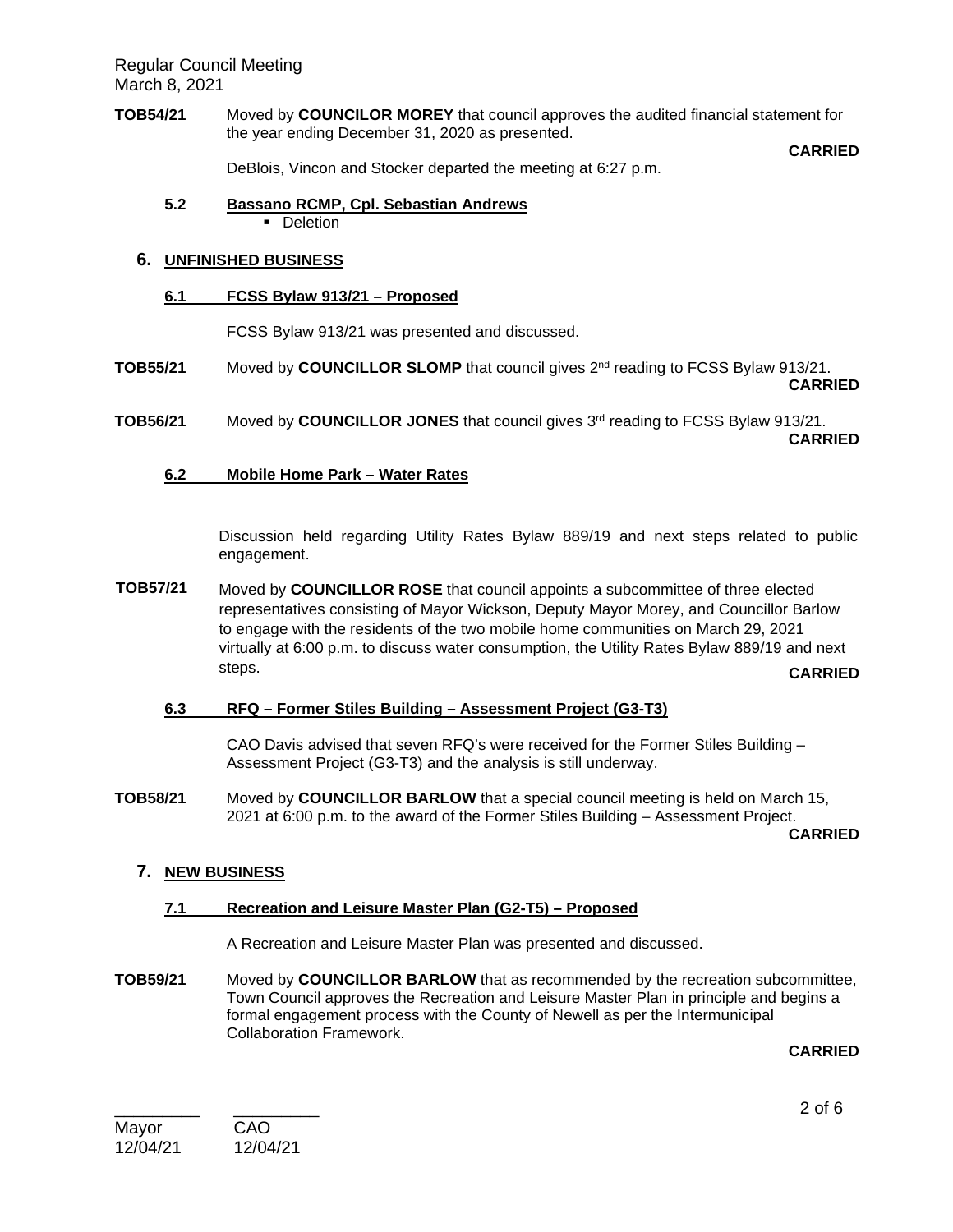## **7.2 Bassano Historical Society – Mural Project**

- A proposal was received from the Bassano Historical Society to undertake a mural project in Bassano.
- **TOB60/21** Moved by **COUNCILLOR ROSE** that council supports the Bassano Historical Society's phase one mural project on main street with the theme of "Historical Bassano". To direct administration to collaborate with the project manager to develop a mural project framework to ensure the plan aligns with municipal policies and addresses long-term maintenance of the artwork. Until council determines a course of action related to the abatement and or demolition of the former Stiles building  $(413 - 2<sup>nd</sup>$  Avenue), council does not support and investment in a mural at the location.

#### **CARRIED**

- **7.3 County of Newell Recognizing Donors Policy Emergency Services**  The County of Newell referred the Recognizing Donors Policy – Emergency Services to municipal partners for consideration.
- **TOB61/21** Moved by **COUNCILLOR BARLOW** that the Town of Bassano supports the Recognition of Donations to Emergency Services (Corporate or Individual) policy 2021-FES-003 as presented by the County of Newell.

#### **CARRIED**

- **7.4 Councillor Honorarium, Benefits, and Expense Policy P-TOB11/001-21 - Proposed** Policy P-TOB11/001-21 was presented and discussed.
- **TOB62/21** Moved by **COUNCILLOR JONES** that the Councillor Honorarium, Benefits, and Expense Policy P-TOB11/001-21 is approved as presented.

#### **CARRIED**

- **7.5 MPC Honorarium and Expense Policy P-TOB66/001-21 Proposed**  Policy P-TOB66/001-21 was presented and discussed.
- **TOB63/21** Moved by **COUNCILLOR ROSE** that the MPC Honorarium and Expense Policy P-TOB66/001-21 is approved as presented.

**CARRIED**

- **7.6 Decorum in Chambers Policy P-TOB11/002-21 Proposed**  Policy P-TOB11/002-21 was presented and discussed.
- **TOB64/21** Moved by **COUNCILLOR SLOMP** that the Decorum in Chambers Policy P-TOB11/002-21 is approved as presented.

#### **CARRIED**

- **7.7 Electronic Recording of Meetings Policy P-TOB11/003-21 Proposed**  Policy P-TOB11/003-21 was presented and discussed.
- **TOB65/21** Moved by **COUNCILLOR JONES** that the Electronic Recording of Meetings Policy P-TOB11/003-21 is approved as amended to include a clause that electronic recordings in closed sessions are not permitted.

**CARRIED**

#### **7.8 Subdivision and Development Appeal Board Honorarium and Expense Policy P-TOB66/002-21 – Proposed**

Policy P-TOB66/002-21 was presented and discussed.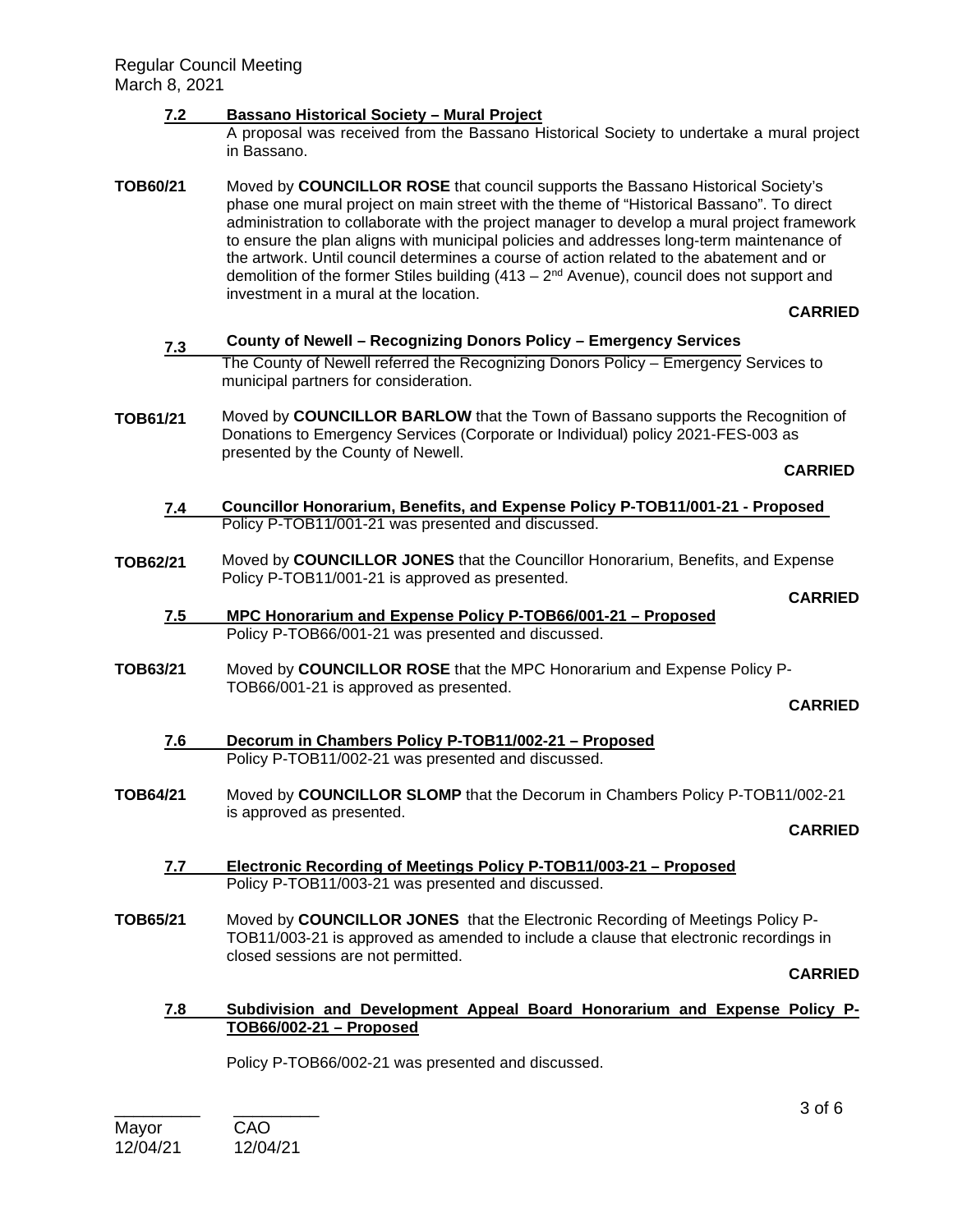Regular Council Meeting March 8, 2021

## **TOB66/21** Moved by **COUNCILLOR MOREY** that the Subdivision and Development Appeal Board Honorarium and Expense Policy P-TOB66/002-21 is approved as presented.

- **7.9 Baseball Diamond Maintenance Policy P-TOB72/001-21 Proposed**  Policy P-TOB72/001-21 was presented and discussed.
- **TOB67/21** Moved by **COUNCILLOR BARLOW** that the Baseball Diamond Maintenance Policy P-TOB72/001-21 is approved as amended to state that the town cuts grass at the north diamond.

**CARRIED**

**CARRIED**

- **7.10 Public Participation Policy P-TOB11/004-21 Proposed**  Policy P-TOB11/004-21 was presented and discussed.
- **TOB68/21** Moved by **MAYOR WICKSON** that the Public Participation Policy P-TOB11/004-21 is approved as presented.

**CARRIED**

- **7.11 Public Procurement and Tendering Policy P-TOB11/005-21 Proposed**  Policy P-TOB11/005-21 was presented and discussed.
- **TOB69/21** Moved by **COUNCILLOR MOREY** that the Public Procurement and Tendering Policy P-TOB11/005-21 is approved as presented.

**CARRIED**

**CARRIED**

# **8. BOARD AND COMMITTEE REPORTS**

- **8.1 8.6** Written board and committee reports were presented and discussed.
- **TOB70/21** Moved by **MAYOR WICKSON** to accept the Board and Committee reports as presented and discussed as attached to and forming parts of these minutes.

## **9. CAO REPORTS**

## **9.1 Operations Report**

A written CAO report was provided for the period ending March 1, 2021.

## 2021/22 Policing Priorities

**TOB71/21** Moved by **COUNCILLOR SLOMP** that the Town of Bassano request RCMP policing priorities remain unchanged for 2021/22 to include: traffic – road safety; property – rural patrol and rural crime; and community engagement/community presence – school visits and community events.

## **CARRIED**

**CARRIED**

Road Closure Bylaw 915/21 **TOB72/21** Moved by **MAYOR WICKSON** that a public hearing is held at 6:00 p.m. on April 12, 2021 to address Road Closure Bylaw 915/21.

## **9.2 Financial Statements**

Financial statement for the month ending January 31, 2021 was presented.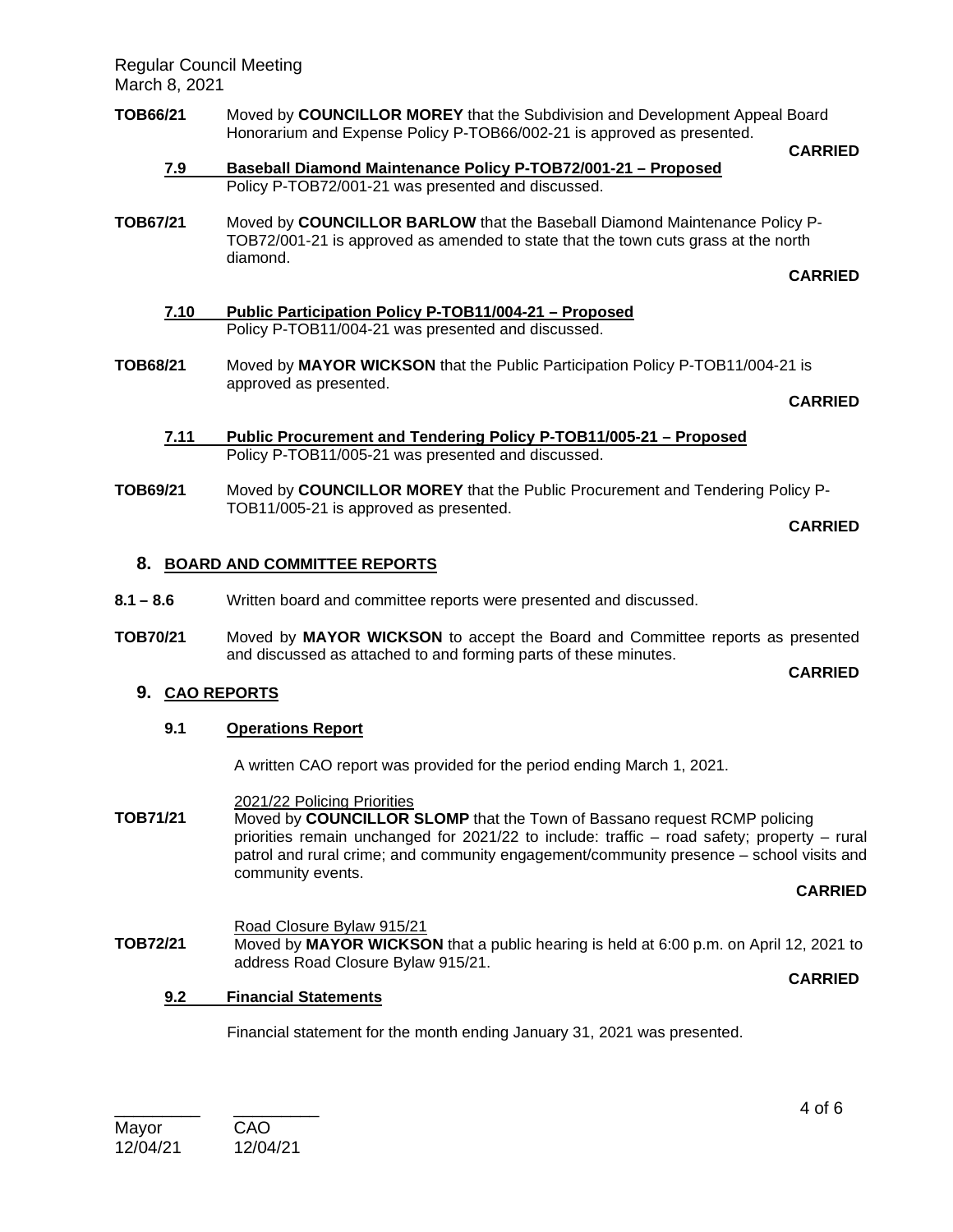## **9.3 Cheque Listings**

A cheque listing for the month ending January 31, 2021 was presented.

#### **9.4 FCSS Director Report**

A FCSS Director Report for the period ending February 28, 2021 was presented.

#### **9.5 CPO Report**

A CPO report for the month ending February 28, 2021 was presented.

#### **9.7 RCMP Report**

An RCMP Mayor's Report for the month ending January 31, 2021 was presented.

**TOB73/21** Moved by **MAYOR WICKSON** that the CAO report for the period ending March 1, 2021 is approved as presented and discussed as attached to and forming parts of these minutes.

#### **10. CORRESPONDENCE**

- **10.1** Two letters of support were provided by the Town and FCSS for Brooks Dynamite Academy's Child Care Capacity Expression of Interest.
- **10.2** Shortgrass Library Board minutes of November 18, 2020 were reviewed.
- **10.3** A thank you letter was received from the Bassano Memorial Library members for emergency relief funds.
- **10.4** Oldman River Regional Services Commission minutes of December 3, 2020 were reviewed.
- **10.5** Oldman River Regional Services Commission provided an updated regarding Bill 48 and its impact on development related matters for municipalities.
- **10.6** The City of Brooks issued a letter to the Honourable Jason Kenney, Premier requesting a regional approach to COVID-19 restrictions.
- **TOB74/21** Moved by **COUNCILLOR ROSE** that council supports the letter provided by the City of Brooks dated February 17, 2021 related to Regional Covid-19 Restrictions and to direct administration to send a letter to the government of Alberta requesting that covid restrictions are relaxed in areas throughout the province where number are low.

#### **CARRIED**

**CARRIED**

- **10.7** A letter was received from Alberta Infrastructure regarding the governments Commercial Safety Rest Area Project.
- **TOB75/21** Moved by **MAYOR WICKSON** to direct administration to request a meeting with Alberta Transportation to obtain clarification on the Commercial Safety Rest Area Project.

#### **CARRIED**

**TOB76/21** Moved by **COUNCILLOR JONES** to accept the correspondence and to file the items as information.

#### **CARRIED**